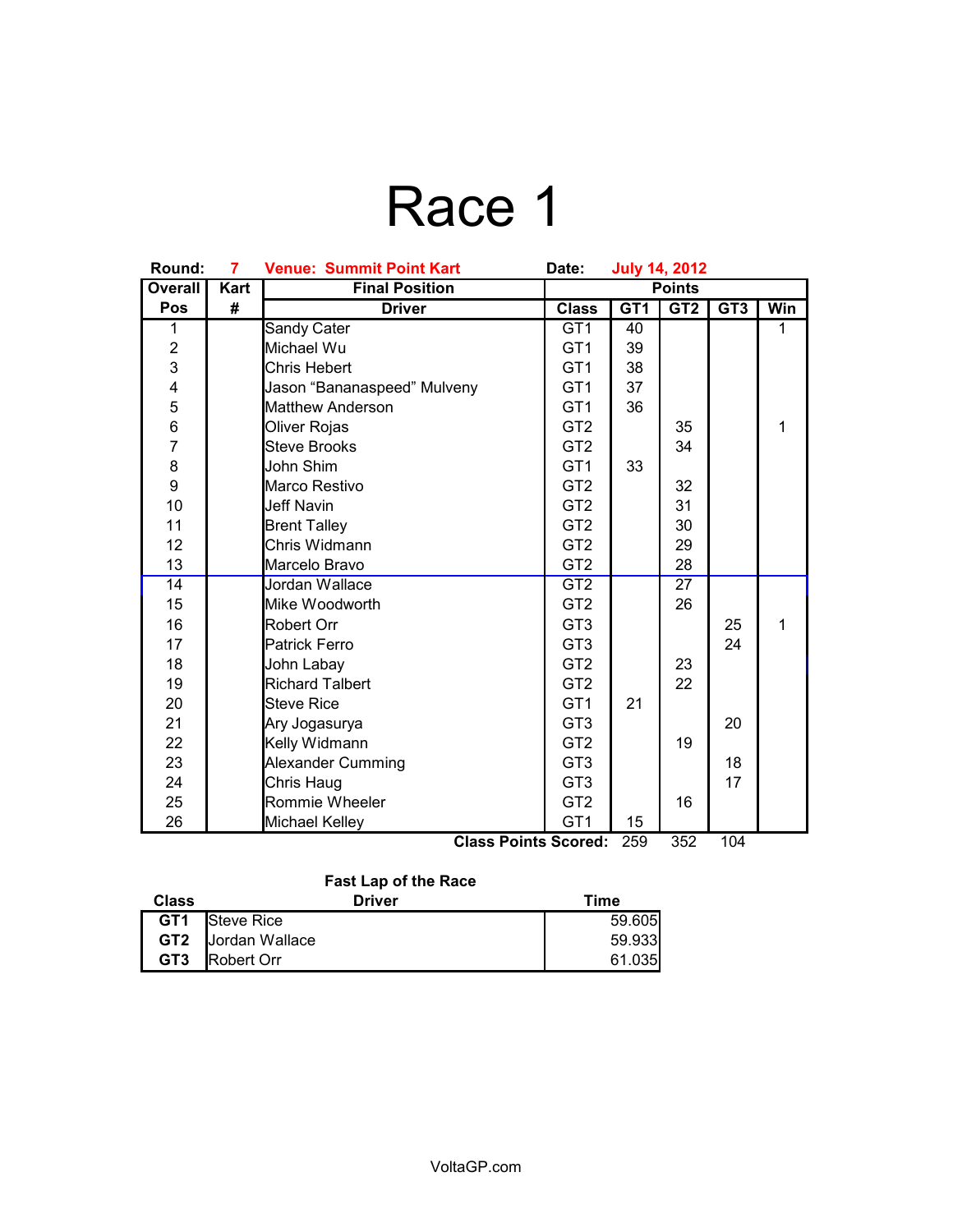# Race 2

| Round:                  | $\overline{7}$ | <b>Venue: Summit Point Kart</b> | Date:<br><b>July 14, 2012</b> |        |        |                |     |
|-------------------------|----------------|---------------------------------|-------------------------------|--------|--------|----------------|-----|
| <b>Overall</b>          | Kart           | <b>Final Position</b>           | <b>Points</b>                 |        |        |                |     |
| Pos                     | #              | <b>Driver</b>                   | <b>Class</b>                  | GT1    | GT2    | GT3            | Win |
| 1                       |                | Chris Hebert                    | GT <sub>1</sub>               | 40     |        |                | 1   |
| $\overline{2}$          |                | <b>Steve Rice</b>               | GT <sub>1</sub>               | 39     |        |                |     |
| 3                       |                | Oliver Rojas                    | GT <sub>2</sub>               |        | 38     |                | 1   |
| $\overline{\mathbf{4}}$ |                | Michael Wu                      | GT <sub>1</sub>               | 37     |        |                |     |
| 5                       |                | <b>Matthew Anderson</b>         | GT <sub>1</sub>               | 36     |        |                |     |
| $\frac{6}{7}$           |                | Jason "Bananaspeed" Mulveny     | GT <sub>1</sub>               | 35     |        |                |     |
|                         |                | Jordan Wallace                  | GT <sub>2</sub>               |        | 34     |                |     |
| 8                       |                | Sandy Cater                     | GT <sub>1</sub>               | 33     |        |                |     |
| 9                       |                | <b>Steve Brooks</b>             | GT <sub>2</sub>               |        | 32     |                |     |
| 10                      |                | Patrick Ferro                   | GT <sub>3</sub>               |        |        | 31             | 1   |
| 11                      |                | John Shim                       | GT <sub>1</sub>               | 30     |        |                |     |
| 12                      |                | Robert Orr                      | GT <sub>3</sub>               |        |        | 29             |     |
| 13                      |                | Mike Woodworth                  | GT <sub>2</sub>               |        | 28     |                |     |
| 14                      |                | Chris Widmann                   | GT <sub>2</sub>               |        | 27     |                |     |
| 15                      |                | <b>Brent Talley</b>             | GT <sub>2</sub>               |        | 26     |                |     |
| 16                      |                | Kelly Widmann                   | GT <sub>2</sub>               |        | 25     |                |     |
| 17                      |                | Marcelo Bravo                   | GT <sub>2</sub>               |        | 24     |                |     |
| 18                      |                | <b>Richard Talbert</b>          | GT <sub>2</sub>               |        | 23     |                |     |
| 19                      |                | Marco Restivo                   | GT <sub>2</sub>               |        | 22     |                |     |
| 20                      |                | John Labay                      | GT <sub>2</sub>               |        | 21     |                |     |
| 21                      |                | Ary Jogasurya                   | GT <sub>3</sub>               |        |        | 20             |     |
| 22                      |                | <b>Jeff Navin</b>               | GT <sub>2</sub>               |        | 19     |                |     |
| 23                      |                | Rommie Wheeler                  | GT <sub>2</sub>               |        | 18     |                |     |
| 24                      |                | Chris Haug                      | GT <sub>3</sub>               |        |        | 17             |     |
| 25                      |                | Michael Kelley                  | GT <sub>1</sub>               | 16     |        |                |     |
| 26                      |                | Alexander Cumming               | GT <sub>3</sub>               |        |        | 15             |     |
|                         |                | $\sim$<br>n.                    |                               | $\sim$ | $\sim$ | $\overline{A}$ |     |

### **Class Points Scored:** 266 337 112

#### **Fast Lap of the Race**

| <b>Class</b>    | Driver                  | Time   |
|-----------------|-------------------------|--------|
| GT1             | Chris Hebert            | 59.519 |
|                 | <b>GT2 Brent Talley</b> | 59.714 |
| GT <sub>3</sub> | <b>Patrick Ferro</b>    | 60.994 |